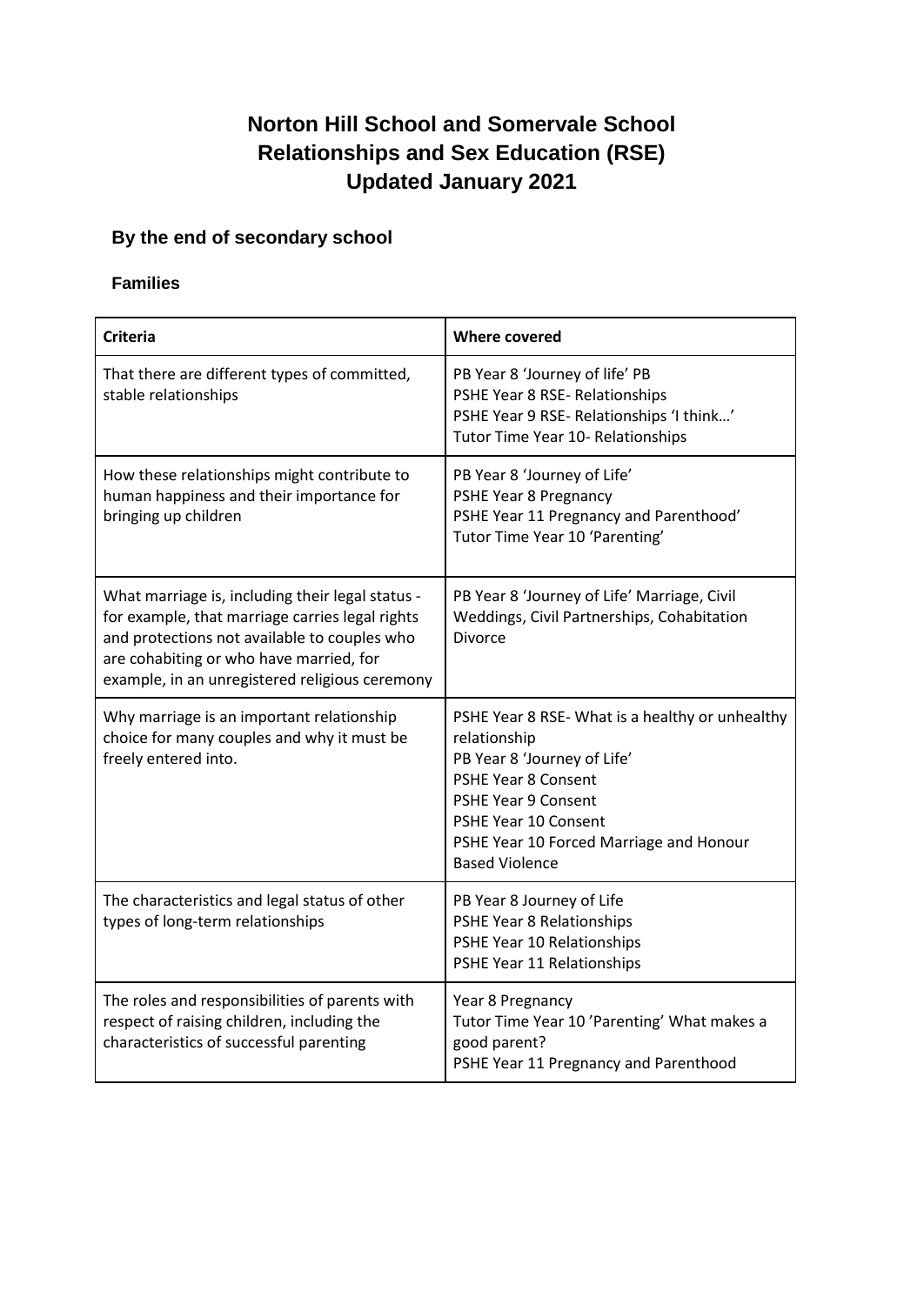| How to determine whether other children,<br>adults or sources are trustworthy, judge when a<br>family, friend, intimate or other relationship is<br>unsafe (and to recognise this in others'<br>relationships), how to seek help or advice,<br>including reporting concerns about others, if<br>needed | PSHE Year 8 RSE-Relationships<br>PSHE Year 7 Online Safety<br>PSHE Year 7 How do I build positive<br>relationships<br>PSHE Year 8 Relationships and Boundaries<br><b>PSHE Year 8 RSE- Consent</b><br><b>PSHE Year 9 RSE- Consent</b><br>PSHE Year 9 RSE-Where to go for help<br>Tutor Time Year 10- Would you like a cup of<br>tea?<br><b>PSHE Year 9 CSE</b><br><b>PSHE Year 10 CSE</b><br>Tutor time Year 10- Where to go for help<br>Tutor time Year 10- Characteristics of Healthy<br>or unhealthy relationships<br>Tutor time Year 10 'The break up' |
|--------------------------------------------------------------------------------------------------------------------------------------------------------------------------------------------------------------------------------------------------------------------------------------------------------|-----------------------------------------------------------------------------------------------------------------------------------------------------------------------------------------------------------------------------------------------------------------------------------------------------------------------------------------------------------------------------------------------------------------------------------------------------------------------------------------------------------------------------------------------------------|
|--------------------------------------------------------------------------------------------------------------------------------------------------------------------------------------------------------------------------------------------------------------------------------------------------------|-----------------------------------------------------------------------------------------------------------------------------------------------------------------------------------------------------------------------------------------------------------------------------------------------------------------------------------------------------------------------------------------------------------------------------------------------------------------------------------------------------------------------------------------------------------|

### **Respectful relationships, including friendships**

| <b>Criteria</b>                                                                                                                                                                                                                                                                                                                       | <b>Where covered</b>                                                                                                                                                                                                                                                                                                                                                                                                                                                                                                                                                                                                                                                                                                     |
|---------------------------------------------------------------------------------------------------------------------------------------------------------------------------------------------------------------------------------------------------------------------------------------------------------------------------------------|--------------------------------------------------------------------------------------------------------------------------------------------------------------------------------------------------------------------------------------------------------------------------------------------------------------------------------------------------------------------------------------------------------------------------------------------------------------------------------------------------------------------------------------------------------------------------------------------------------------------------------------------------------------------------------------------------------------------------|
| The characteristics of positive and healthy<br>friendships, in all contexts including online, such<br>as: trust, respect, honesty, kindness, generosity,<br>boundaries, privacy, consent and the<br>management of conflict; reconciliation and<br>ending relationships, this includes different<br>(non-sexual) types of relationship | PSHE Year 7 Citizenship- Online bullying<br>PSHE Year 7 Citizenship-How do I build positive<br>relationships?<br>PSHE Year 8 Positive Relationships<br>PSHE Year 8 RSE-Managing conflict<br><b>PSHE Year 8 RSE- Consent</b><br>PSHE Year 9 RSE- What is sex?<br><b>PSHE Year 9 RSE</b><br>PSHE Year 9 RSE-Where to go for help<br>Tutor Time Year 10- Would you like a cup of<br>tea?<br>PB Year 10- What does a healthy relationship<br>look like?<br>Tutor time Year 10- Where to go for help<br>Tutor time Year 10- Digital Romance<br>Tutor time Year 10- Characteristics of Healthy<br>or unhealthy relationships<br>Tutor time Year 10 'The break up'<br>PSHE Year 10 Year 10 CSE<br><b>PSHE Year 10 Screwball</b> |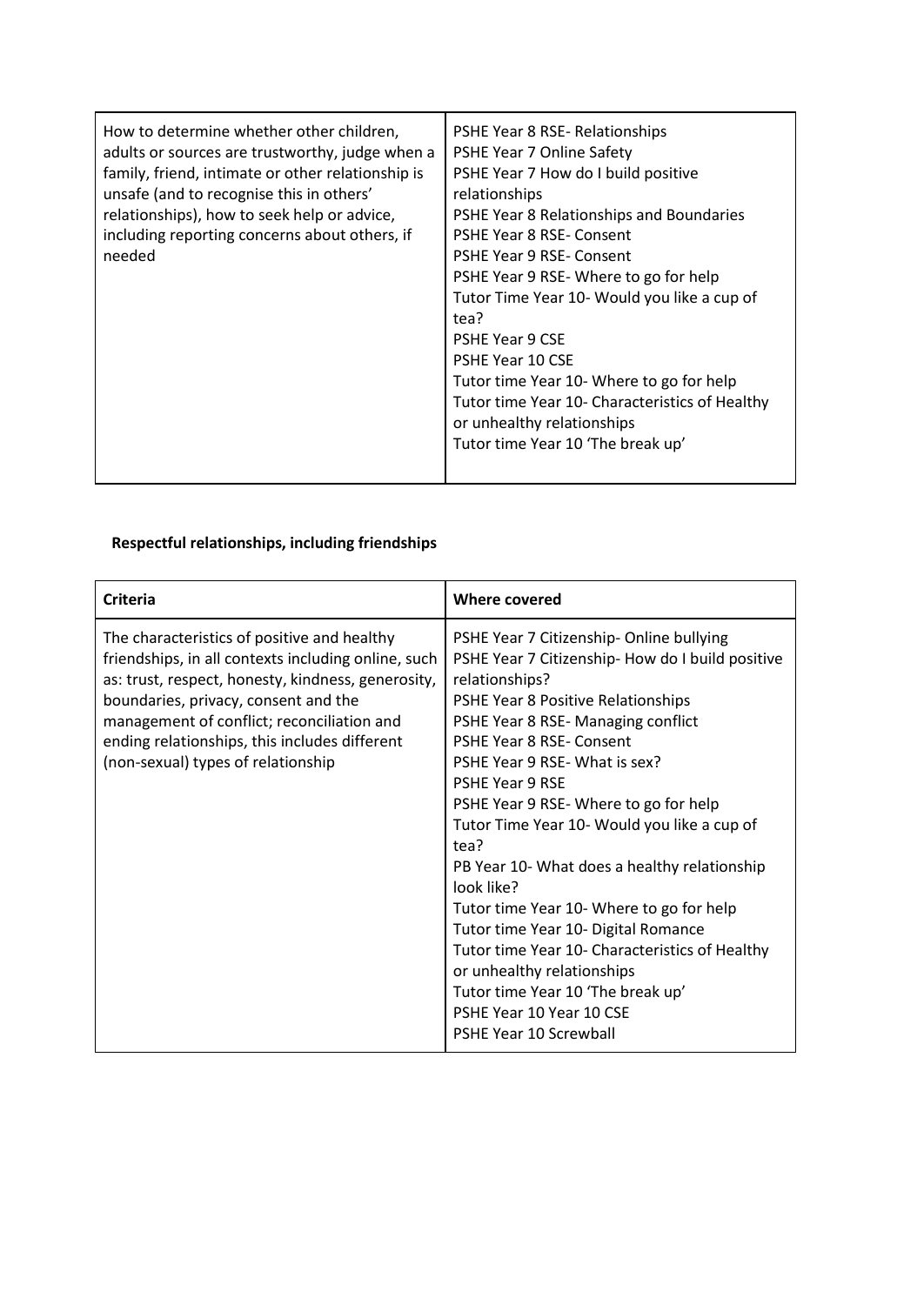| Practical steps they can take in a range of<br>different contexts to improve or support<br>respectful relationships                                                                                                                      | PSHE Year 7 Online bullying<br>PSHE Year 7 How to build positive relationships<br>PSHE Year 7 Assertive behaviour<br>PSHE Year 8 - Positive relationships<br>PSHE Year 8 - Managing feelings Consent<br>PSHE Year 9- Relationships<br>PSHE Year 9 - Consent<br>PSHE Year 9 - Where to go for help<br><b>Tutor Time Year 10- Consent</b><br>PSHE Year 10- Screwball<br>PSHE Year 10- - What does a Healthy<br>Relationship look like?<br>Tutor time Year 10- Where to go for help<br>Tutor time Year 10- Digital Romance<br>Tutor time Year 10- Characteristics of Healthy<br>or unhealthy relationships<br>PSHE Year 10 Relationships<br>PSHE Year 11 Relationships<br>PSHE Year 10 Sexual Harrassment<br>PSHE Year 10 Sexual Harrassment<br>Tutor time Year 10 'The break up'                                                                                            |
|------------------------------------------------------------------------------------------------------------------------------------------------------------------------------------------------------------------------------------------|---------------------------------------------------------------------------------------------------------------------------------------------------------------------------------------------------------------------------------------------------------------------------------------------------------------------------------------------------------------------------------------------------------------------------------------------------------------------------------------------------------------------------------------------------------------------------------------------------------------------------------------------------------------------------------------------------------------------------------------------------------------------------------------------------------------------------------------------------------------------------|
| How stereotypes, in particular stereotypes<br>based on sex, gender, race, religion, sexual<br>orientation or disability, can cause damage (for<br>example, how they might normalise non-<br>consensual behaviour or encourage prejudice) | PSHE Year 8 Challenging Stereotypes<br>PSHE Year 8 The Equality Act<br>PSHE/ PB Year 8 Celebrating Differences Day<br>(LGBTQ+, disability awareness, Emotional<br><b>Health Awareness)</b><br>PSHE Year 9 LGBTQ+ and HBT bullying<br>PSHE Year 10 Putting the Men in Mental Health<br>PB Year 9 Prejudice and Discrimination Identity,<br>Perception, Stereotype, Prejudice,<br>Discrimination<br>PB Year 9 Prejudice and Discrimination<br>"Homelessness"<br>PB Year 9 Prejudice and Discrimination 'Gender'<br>PB Year 9 Prejudice and Discrimination<br>'Islamophobia'<br>PB Year 9 'Gandhi'<br>PB Year 9 'Martin Luther King<br>PSHE Year 9 What is worrying about<br>pornography?<br>Year 9 What is radicalisation and extremism?<br>Year 10 Stalking and Harrassment<br>Year 11 PB Feminism and Sexism<br>Year 9 Image Sharing<br>Year 11 Sexual Images and the law |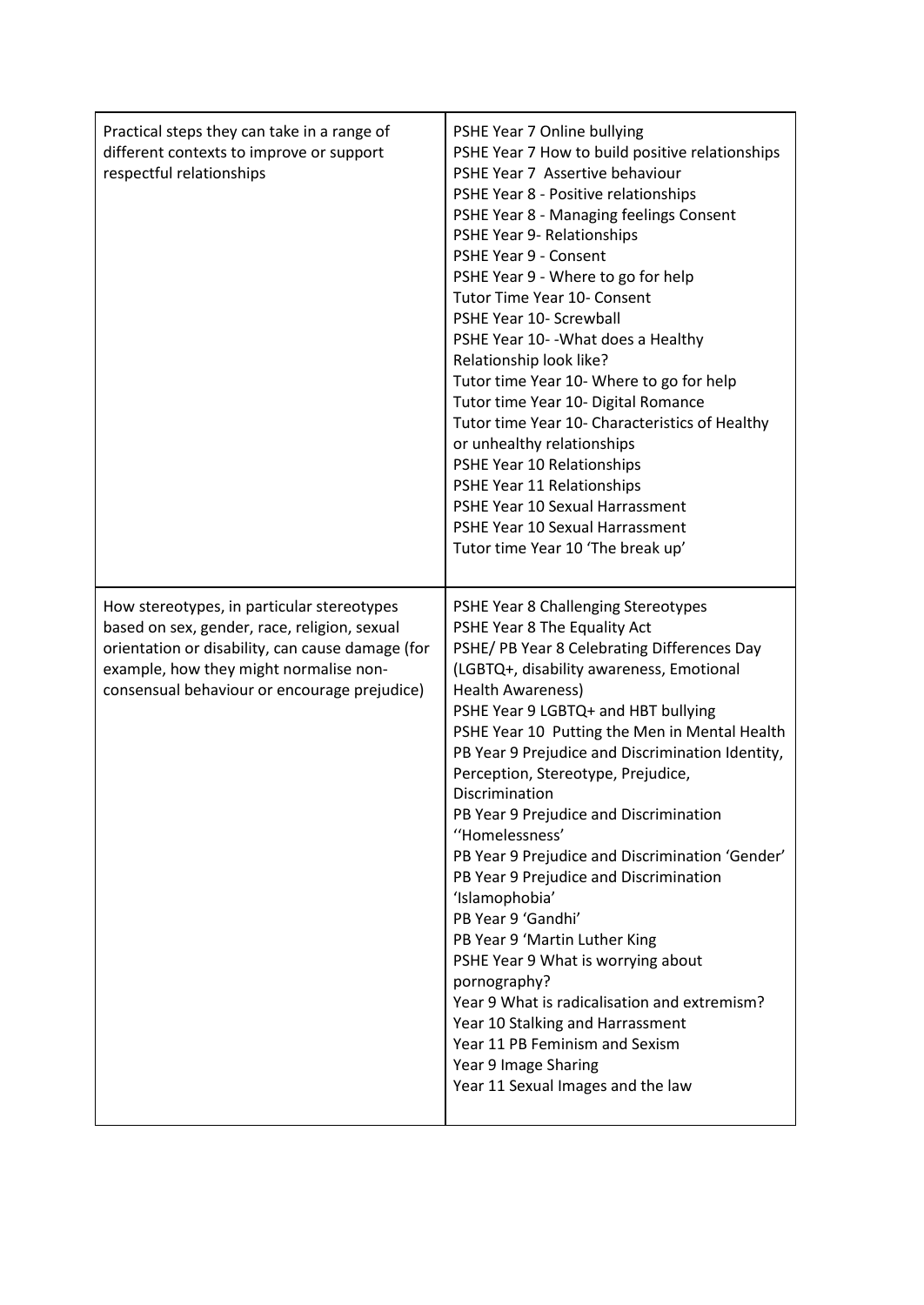| That in school and in wider society they can<br>expect to be treated with respect by others,<br>and that in turn they should show due respect<br>to others, including people in positions of<br>authority and due tolerance of other people's<br>beliefs | PSHE Year 7 'What makes an outstanding<br>Learner'<br>PSHE Year 7 Stepping up to secondary school<br>PSHE/ PB Year 8 Celebrating Differences Day<br>(LGBTQ+, disability awareness, Emotional<br>Health Awareness, Bollywood Dancing, African<br>Drumming, Human Rights, Emotional<br>Wellbeing, Mandalas, Mandarin taster lessons)<br>The 7 Character Strengths (Assemblies, ethos,<br>tutor time activities)<br>PB Year 8 Living Faiths Trip. Visits include Bristol<br>Hindu Temple, St Mary Redcliffe Church and<br>Shal Jalal Mosque<br>PB Christmas Assemblies (Rotation: Unity,<br>Homelessness, Ageism, Poverty, Peace)<br>PB Speakers-Humanist Association(Year 9),<br>Welton Baptist Church (Year 10), Midsomer<br>Norton Methodist Church (Year 10) |
|----------------------------------------------------------------------------------------------------------------------------------------------------------------------------------------------------------------------------------------------------------|---------------------------------------------------------------------------------------------------------------------------------------------------------------------------------------------------------------------------------------------------------------------------------------------------------------------------------------------------------------------------------------------------------------------------------------------------------------------------------------------------------------------------------------------------------------------------------------------------------------------------------------------------------------------------------------------------------------------------------------------------------------|
| About different types of bullying (including<br>cyberbullying), the impact of bullying,<br>responsibilities of bystanders to report bullying<br>and how and where to get help                                                                            | PSHE Year 7 Bullying<br>PSHE Year 7 Cyberbullying<br>PSHE Year 7 How do I build positive<br>relationships<br>PSHE Year 7 Digital Citizenship<br>PSHE Year 9 HBT Bullying<br>PSHE Year 9 'Where to go for help'<br>Tutor Time Year 10 'Where to go for help'<br>Tutor Time Year 11'Where to go for help'                                                                                                                                                                                                                                                                                                                                                                                                                                                       |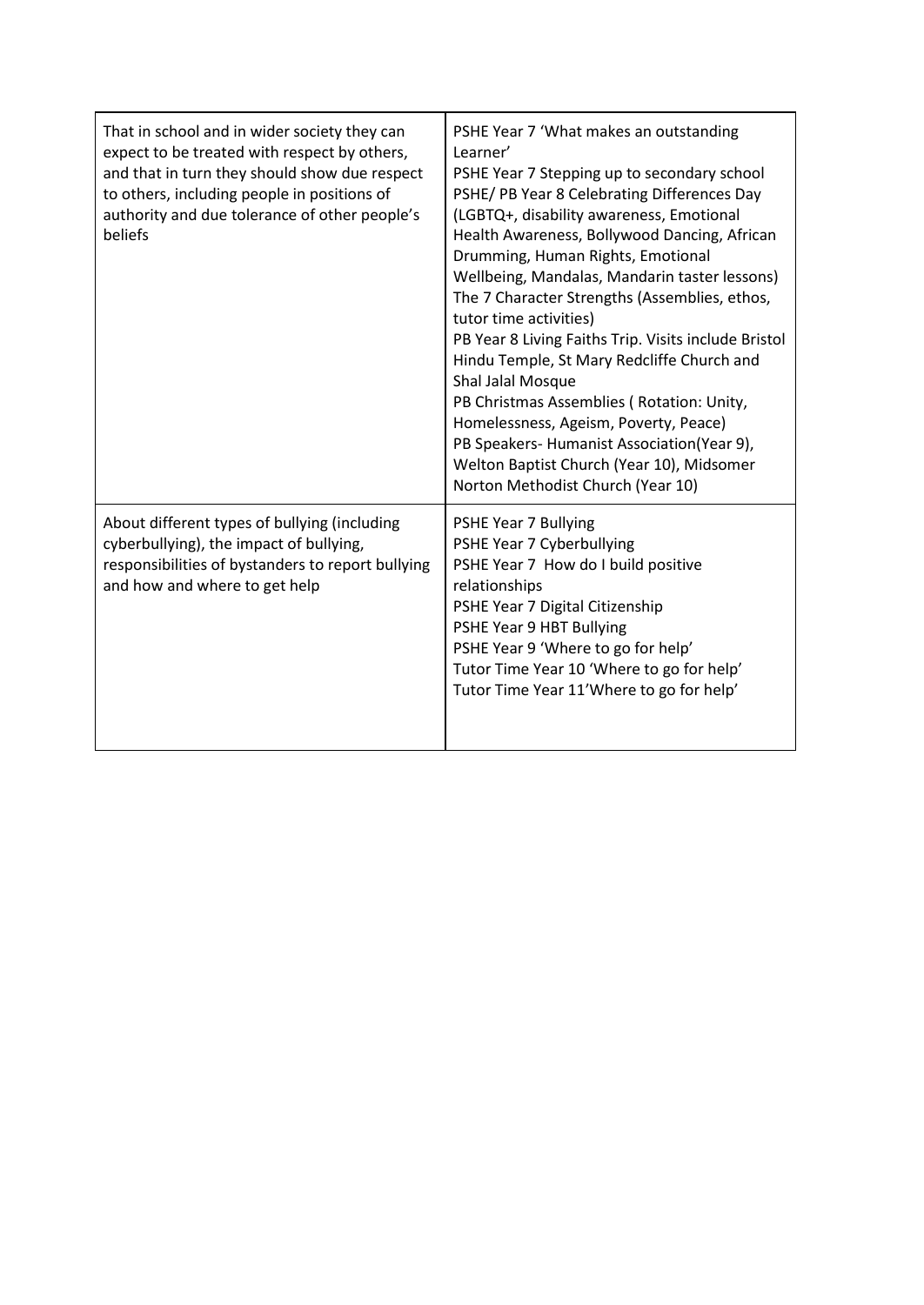| That some types of behaviour within<br>relationships are criminal, including violent<br>behaviour and coercive control | PSHE Year 8 RSE-What is a healthy<br>relationship?<br><b>PSHE Year 8 Consent</b><br>PSHE Year 7 Digital Citizenship<br>PSHE Year 8 Relationships<br><b>PSHE Year 9 Consent</b><br>PSHE Year 8 How are we protected from<br>discrimination?<br>PSHE Year 9 What are the consequences of<br>sexting<br>PSHE Year 9 Managing conflict<br>PSHE Year 9 FGM<br>PSHE Year 9 CSE<br>PSHE Year 9 Where to go for help<br>PSHE Year 10 FGM<br>PSHE Year 10 CSE<br>PSHE Year 10 Forced Marriage and Honour<br>based violence<br>PSHE Year 10 Stalking and Harassment<br><b>Tutor Time Year 10 Spiralling</b><br>Tutor Time Year 11 Personal Safety and Stalking<br>PSHE Year 11 Building Ethical Relationships |
|------------------------------------------------------------------------------------------------------------------------|-----------------------------------------------------------------------------------------------------------------------------------------------------------------------------------------------------------------------------------------------------------------------------------------------------------------------------------------------------------------------------------------------------------------------------------------------------------------------------------------------------------------------------------------------------------------------------------------------------------------------------------------------------------------------------------------------------|
| What constitues sexual harrassment and sexual<br>violence and why these are always<br>unacceptable                     | PSHE Year 7 Citizenship- Cyberbullying<br>PSHE Year 8 RSE- What is a healthy<br>relationship?<br>PSHE Year 9 'Relationships I think'<br>PB Year 10 Year 10 'I never said yes'<br>Tutor Time Year 10'Characteristics of Positive<br>Relationships'<br>Tutor Time Year 10 'Spiralling'<br>Year 9 PSHE Image Sharing<br>Year 11 Tutor Time Personal Safety and Stalking<br>PSHE Year 11 Revenge porn, upskirting, sexting                                                                                                                                                                                                                                                                              |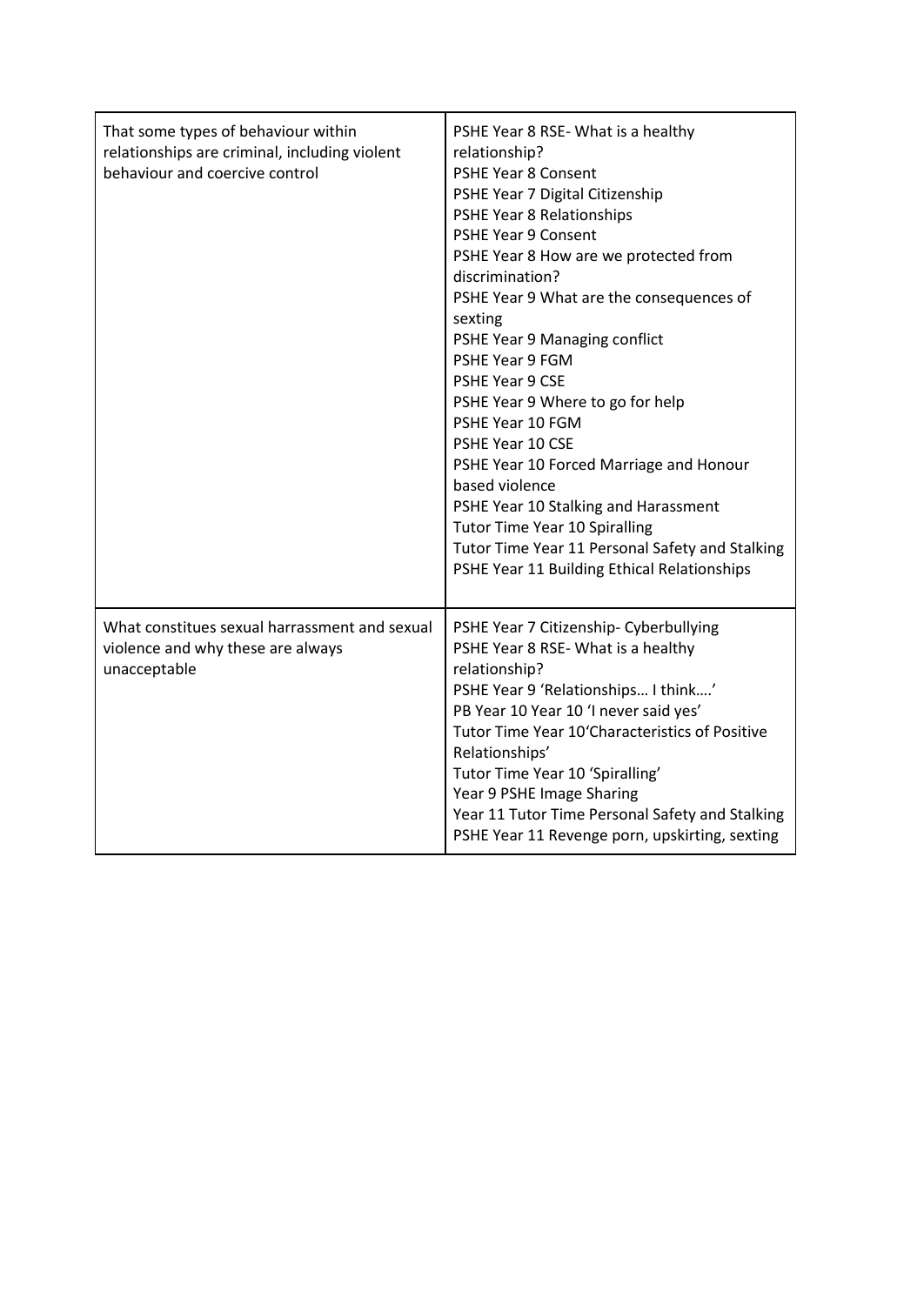| The legal rights and responsibilities regarding<br>equality (particularly with reference to the<br>protected characteristics as defined in the<br>Equality Act 2010) and that everyone is unique<br>and equal | PSHE Year 7 Citizenship 'What makes an<br>outstanding Learner'<br>PSHE/ PB Year 8 Celebrating Differences Day<br>(LGBTQ+, disability awareness, Emotional<br>Health Awareness, Bollywood Dancing, African<br>Drumming, Human Rights, Emotional<br>Wellbeing, Mandalas, Mandarin taster lessons)<br>The 7 Character Strengths (Assemblies, ethos,<br>tutor time activities)<br>PB Year 8 Living Faiths Trip. Visits include Bristol<br>Hindu Temple, St Mary Redcliffe Church and<br>Shal Jalal Mosque<br>PSHE Year 8 Challenging Stereotypes<br>PSHE/ PB Year 8 Celebrating Differences Day<br>(LGBTQ+, disability awareness, Emotional<br>Health Awareness, Bollywood Dancing, African<br>Drumming, Human Rights)<br>PSHE Year 8 The Equality Act<br>PSHE Year 8 The Equality Act- How are we<br>protected against discrimination?<br>PSHE Year 9 LGBTQ+ and HBT bullying<br>PSHE Year 9 Putting the Men in Mental Health<br>PB Year 9 Prejudice and Discrimination Identity,<br>Perception, Stereotype, Prejudice,<br>Discrimination |
|---------------------------------------------------------------------------------------------------------------------------------------------------------------------------------------------------------------|----------------------------------------------------------------------------------------------------------------------------------------------------------------------------------------------------------------------------------------------------------------------------------------------------------------------------------------------------------------------------------------------------------------------------------------------------------------------------------------------------------------------------------------------------------------------------------------------------------------------------------------------------------------------------------------------------------------------------------------------------------------------------------------------------------------------------------------------------------------------------------------------------------------------------------------------------------------------------------------------------------------------------------------|
|                                                                                                                                                                                                               |                                                                                                                                                                                                                                                                                                                                                                                                                                                                                                                                                                                                                                                                                                                                                                                                                                                                                                                                                                                                                                        |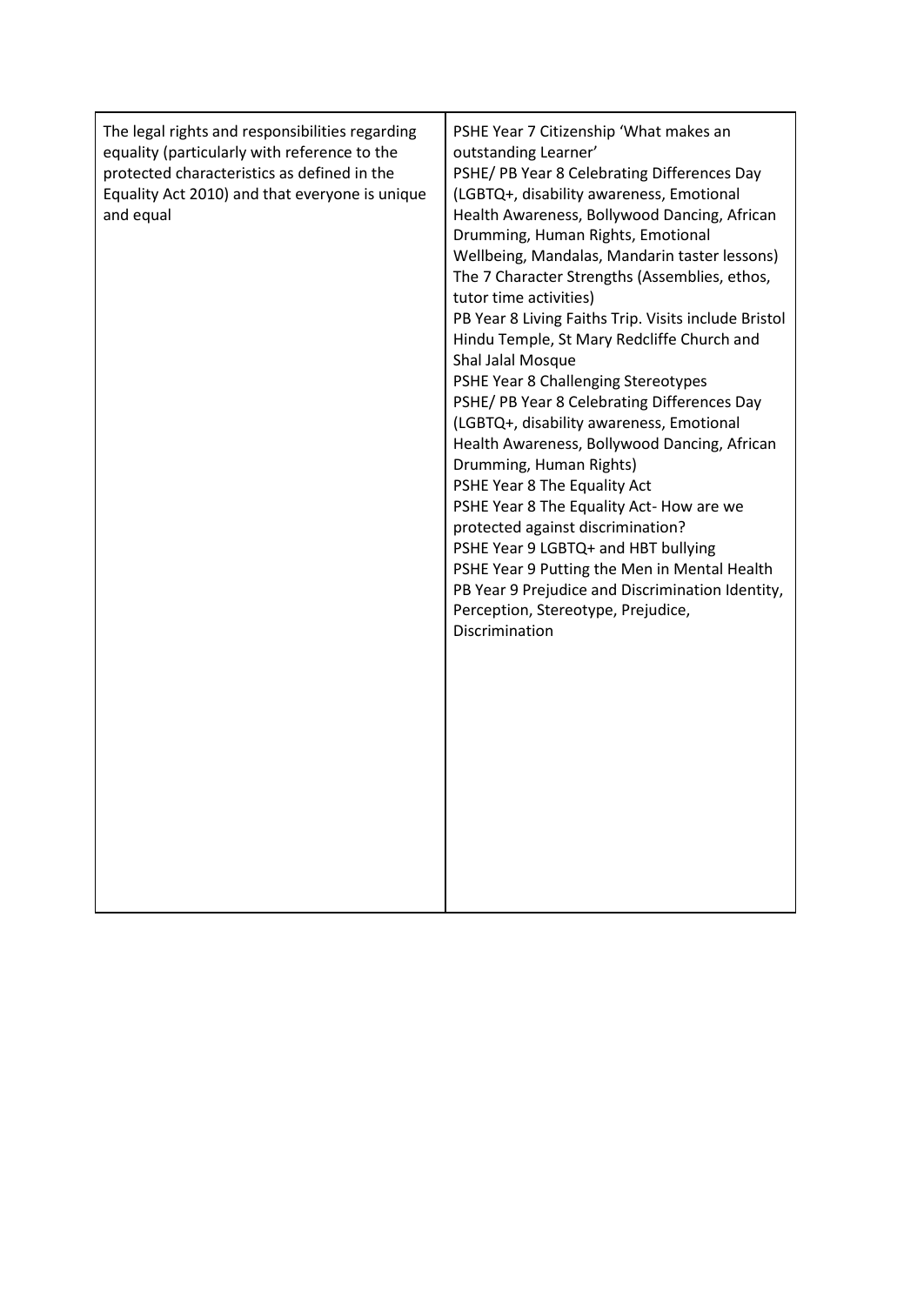#### **Online and Media**

| <b>Criteria</b>                                                                                                                                                                                              | <b>Where covered</b>                                                                                                                                                                                                                                                                                                                                                                                                 |
|--------------------------------------------------------------------------------------------------------------------------------------------------------------------------------------------------------------|----------------------------------------------------------------------------------------------------------------------------------------------------------------------------------------------------------------------------------------------------------------------------------------------------------------------------------------------------------------------------------------------------------------------|
| Their rights, responsibilities and opportunities<br>online, including that the same expectations of<br>behaviour apply in all contexts, including online                                                     | PSHE Year 7 Citizenship- Bullying<br>PSHE Year 7 Citizenship- Cyberbullying and<br>digital citizenship<br>PSHE Year 7 Citizenship- Friendship<br>PSHE Year 9 HBT Bullying<br>PSHE Year 9 'Sexting'<br>PSHE Year 9 'Where to go for help'<br>Tutor Time Year 10 'Where to go for help'<br>Tutor Time Year 10 'Digital Romance'<br>Tutor Time Year 11''Where to go for help'<br>PSHE Year 11 Sexual Images and the law |
| About online risks, including that any material<br>someone provides to another has the potential<br>to be shared online and the difficulty of<br>removing potentially compromising material<br>placed online | PSHE Year 7 Citizenship- Bullying<br>PSHE Year 7 Citizenship- Cyberbullying<br>PSHE Year 7 Citizenship- Friendship<br>PSHE Year 7 Staying Safe Online<br>PSHE Year 9 'The impact of the internet'<br>PSHE Year 9 Image sharing<br><b>PSHE Year 9 Careers</b><br>PSHE Year 10 Digital Romance, including online<br>sexual harassment<br>PSHE Year 11 Sexual Images and the law                                        |
| Not to provide material to others that they<br>would not want shared further and not to share<br>personal material which is sent to them                                                                     | PSHE Year 7 Citizenship- Bullying<br>PSHE Year 7 Citizenship- Cyberbullying and<br>digital citizenship<br>PSHE Year 7 Citizenship- Friendship<br>PSHE Year 7 Staying Safe Online<br>PSHE Year 9 'The impact of the internet'<br>PSHE Year 9 'Sexting'<br>PSHE Year 10 Digital Romance, including online<br>sexual harassment                                                                                         |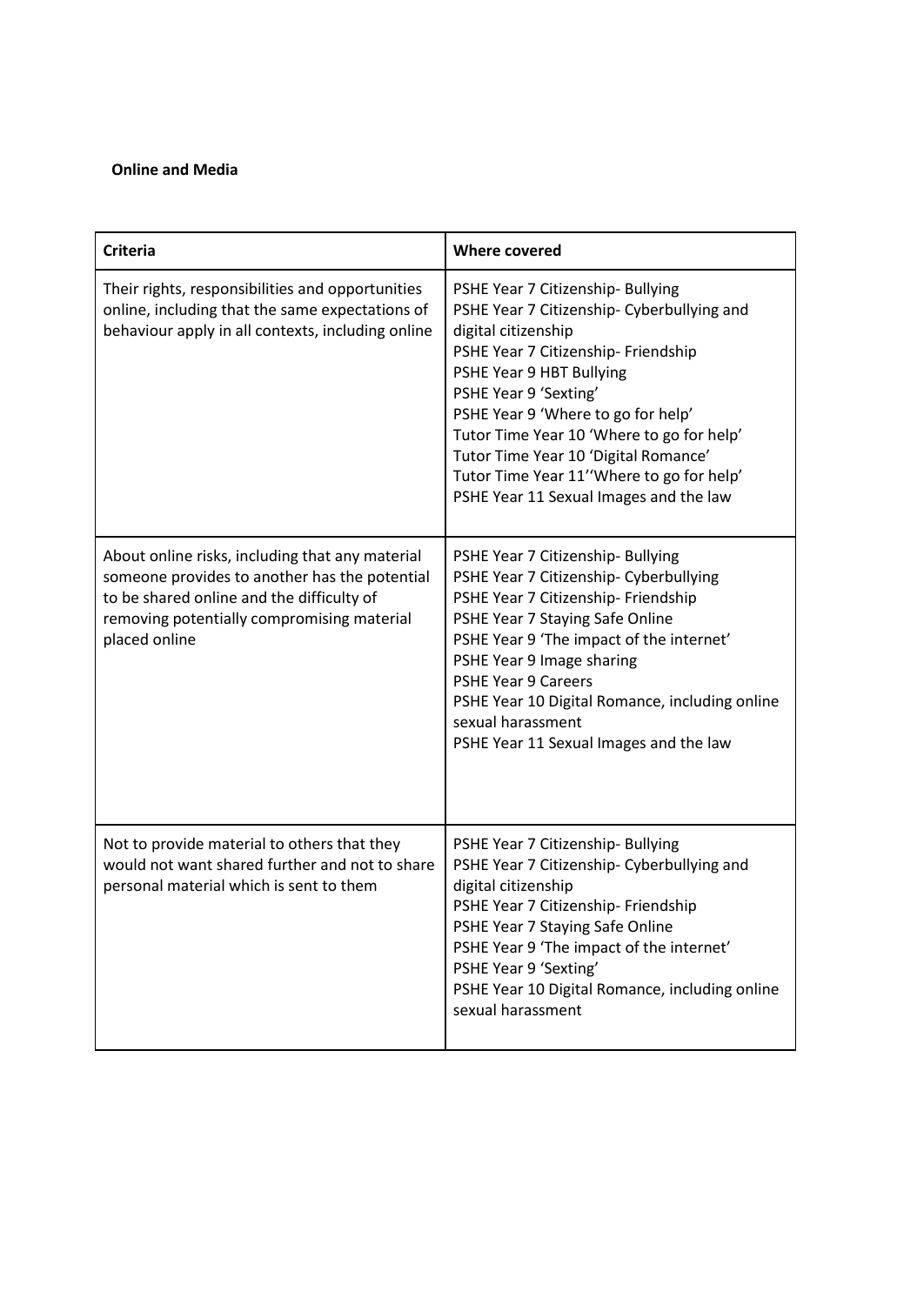| What to do and where to get support to report<br>material or manage issues online                                                                                                                                                                                     | PSHE Year 7 Citizenship- Bullying<br>PSHE Year 7 Citizenship- Cyberbullying<br>PSHE Year 7 Citizenship- Friendship<br>PSHE Year 7 Staying Safe Online<br>PSHE Year 9 'The impact of the internet'<br>PSHE Year 9 'Sexting'<br>PSHE Year 10 Digital Romance, including online<br>sexual harassment<br>PB Year 10 'I never said yes'          |
|-----------------------------------------------------------------------------------------------------------------------------------------------------------------------------------------------------------------------------------------------------------------------|---------------------------------------------------------------------------------------------------------------------------------------------------------------------------------------------------------------------------------------------------------------------------------------------------------------------------------------------|
| The impact of viewing harmful content                                                                                                                                                                                                                                 | PSHE Year 7 Staying Safe Online<br>PSHE Year 9 'The impact of the internet'<br>PSHE Year 9 What are the dangers of<br>pornography?<br>PSHE Year 9 Extremism and radicalisation<br><b>PSHE Year 9 Gambling</b><br>PSHE Year 11 Planet Porn vs Planet Reality<br>PSHE Year 10 Fake News                                                       |
| That specifically sexually explicit material, for<br>example pornography, presents a distorted<br>picture of sexual behaviours, can damage the<br>way people see themselves in relation to others<br>and negatively affect how they behave towards<br>sexual partners | PSHE Year 7 Staying Safe Online<br>PSHE Year 9 'The impact of the internet'<br>PSHE Year 9 What are the dangers of<br>pornography?<br>PSHE Year 11 Planet Porn vs Planet Reality                                                                                                                                                            |
| That sharing and viewing indecent images of<br>children (including those created by children) is<br>a criminal offence which carries severe<br>penalties including jail                                                                                               | PSHE Year 7 Citizenship- Bullying<br>PSHE Year 7 Citizenship- Cyberbullying<br>PSHE Year 7 Citizenship- Friendship<br>PSHE Year 7 Staying Safe Online<br>PSHE Year 9 'The impact of the internet'<br>PSHE Year 9 'Sexting'<br>PSHE Year 10 Digital Romance, including online<br>sexual harassment<br>PSHE Year 11 Sexual Images and the law |
| How information and data is generated,<br>collected, shared and used online                                                                                                                                                                                           | PSHE Year 7 Citizenship- Cyberbullying<br>PSHE Year 7 Citizenship- Friendship<br>PSHE Year 7 Staying Safe Online<br>PSHE Year 9 'The impact of the internet'<br>PSHE Year 9 'Sexting'<br>PSHE Year 10 Digital Romance, including online<br>sexual harassment<br>PSHE Year 10 Fake News                                                      |

**Being safe**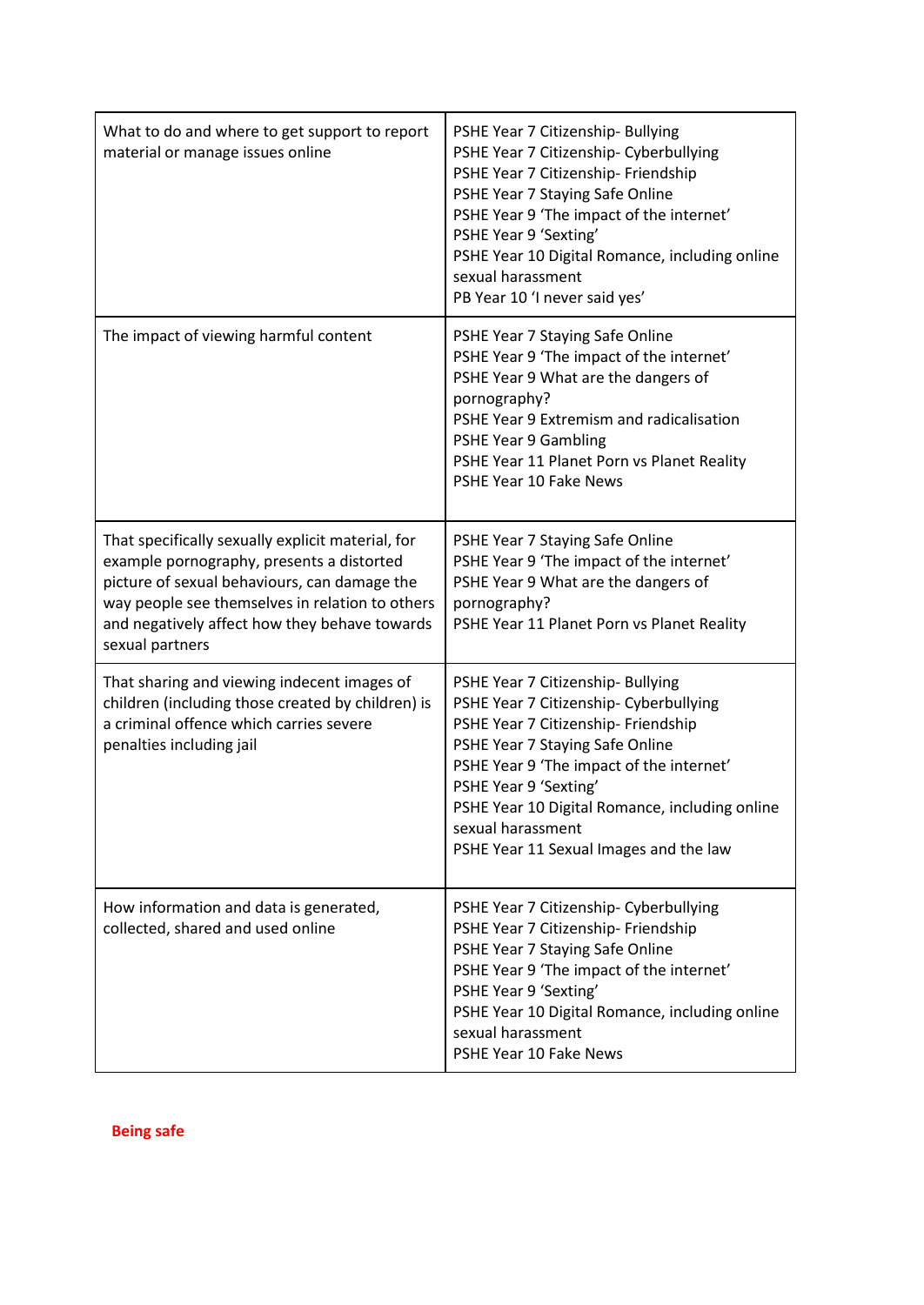| <b>Criteria</b>                                                                                                                                                                                                                                                   | <b>Where covered</b>                                                                                                                                                                                                                                                                                                                                                                                                                                                                                                                                                                                                                                                                                                                                                                                                                                                                                      |
|-------------------------------------------------------------------------------------------------------------------------------------------------------------------------------------------------------------------------------------------------------------------|-----------------------------------------------------------------------------------------------------------------------------------------------------------------------------------------------------------------------------------------------------------------------------------------------------------------------------------------------------------------------------------------------------------------------------------------------------------------------------------------------------------------------------------------------------------------------------------------------------------------------------------------------------------------------------------------------------------------------------------------------------------------------------------------------------------------------------------------------------------------------------------------------------------|
| The concepts of, and laws relating to, sexual<br>consent, sexual exploitation, abuse, grooming,<br>coercion, harassment, rape, domestic abuse,<br>forced marriage, honour-based violence and<br>FGM, and how these can affect current and<br>future relationships | PSHE Year 8 RSE-What is a healthy or unhealthy<br>relationship?<br><b>PSHE Year 8 RSE- Consent</b><br>PB Year 8 Journey of Life-Brit Milah 'What is the<br>difference between male and female<br>circumcision<br>PB Year 8 Journey of Life- 'What is the<br>difference between arranged and forced<br>marriage?'<br>PSHE Year 8 FGM<br>PSHE Year 9 RSE- What is sex?<br>PSHE Year 9 RSE- Consent Brook Sexual Advice,<br>DO Consent Handshake<br>PSHE Year 9 RSE-Where to go for help<br>Tutor Time Year 10- Would you like a cup of<br>tea?)<br>Tutor time Year 10- Where to go for help<br>Tutor time Year 10- Digital Romance<br>Tutor time Year 10- Characteristics of Healthy<br>or unhealthy relationships<br>Tutor time Year 10 'The break up'<br>PSHE Year 10 'Child Sexual Exploitation"<br>PSHE Year 10 FGM<br><b>PSHE Year 10 Screwball</b><br>Tutor Time Year 11 Personal Safety and Stalking |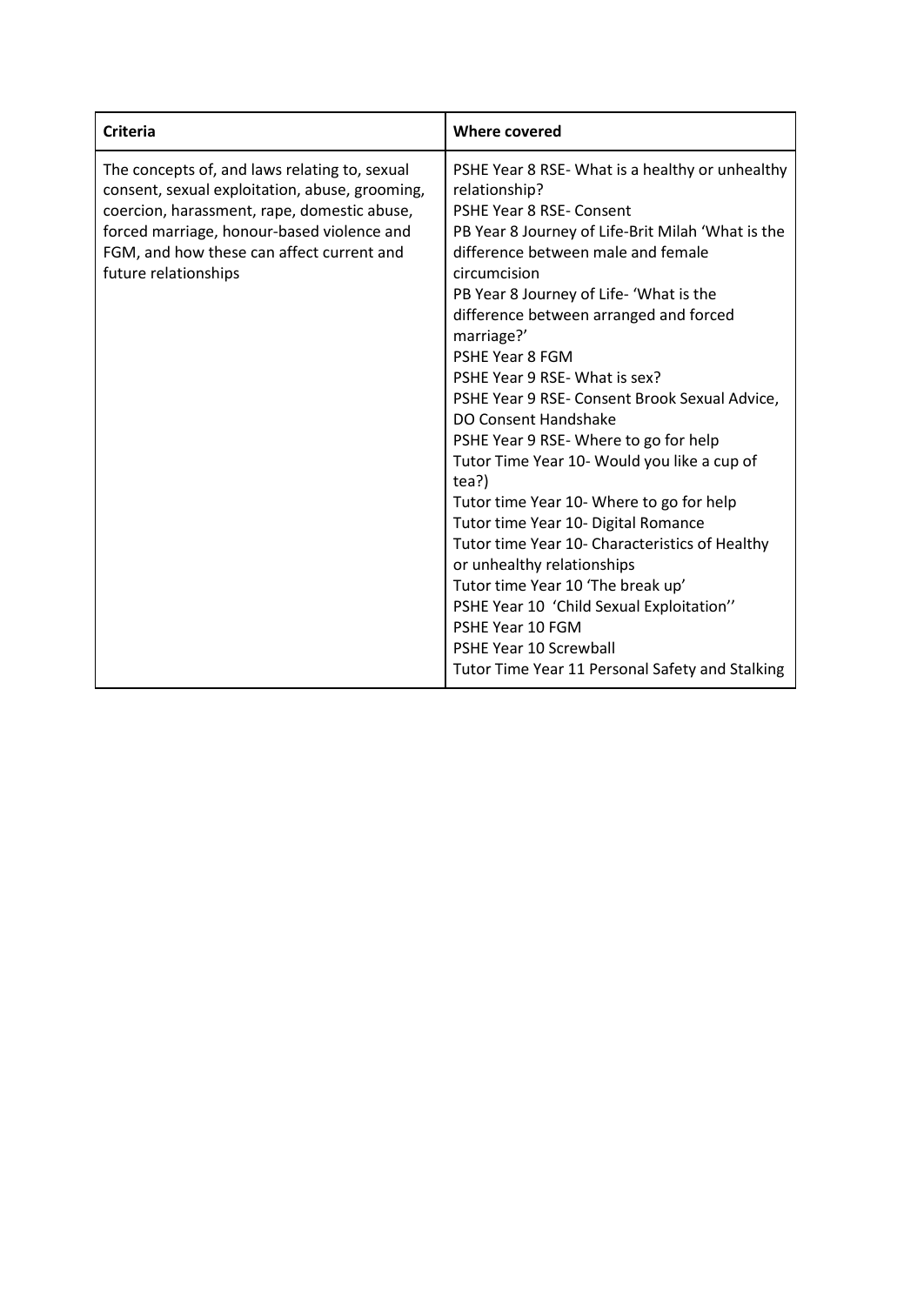| difference between male and female<br>circumcision<br><b>PSHE FGM</b><br>forced marriage?'<br><b>PSHE Year 9 RSE</b><br>tea?<br>PB Year 10 FGM | PB Year 8 Journey of Life-Hindu Weddings<br>'What is the difference between arranged and<br>PSHE Year 9 RSE- Consent Brook Sexual Advice,<br>DO Consent Handshake<br>PSHE Year 9 RSE-Where to go for help<br>Tutor Time Year 10- Would you like a cup of<br>PB Year 10- Spiraling (Domestic Violence)<br>Tutor time Year 10- Where to go for help<br>Tutor time Year 10- Digital Romance<br>Tutor time Year 10- Characteristics of Healthy<br>or unhealthy relationships<br>Tutor time Year 10 'The break up'<br>PB Year 10 'Child Sexual Exploitation'<br>PB Year 10 'I never said yes'<br>PB Year 10 'Resisting pressure'<br>PSHE Year 10 Healthy Relationships<br>PSHE Year 10 Building Ethical Relationships<br><b>PSHE Year 10 Screwball</b> |
|------------------------------------------------------------------------------------------------------------------------------------------------|---------------------------------------------------------------------------------------------------------------------------------------------------------------------------------------------------------------------------------------------------------------------------------------------------------------------------------------------------------------------------------------------------------------------------------------------------------------------------------------------------------------------------------------------------------------------------------------------------------------------------------------------------------------------------------------------------------------------------------------------------|
|------------------------------------------------------------------------------------------------------------------------------------------------|---------------------------------------------------------------------------------------------------------------------------------------------------------------------------------------------------------------------------------------------------------------------------------------------------------------------------------------------------------------------------------------------------------------------------------------------------------------------------------------------------------------------------------------------------------------------------------------------------------------------------------------------------------------------------------------------------------------------------------------------------|

**Intimate and sexual relationships, including sexual health**

| <b>Criteria</b> | <b>Where covered</b> |
|-----------------|----------------------|
|-----------------|----------------------|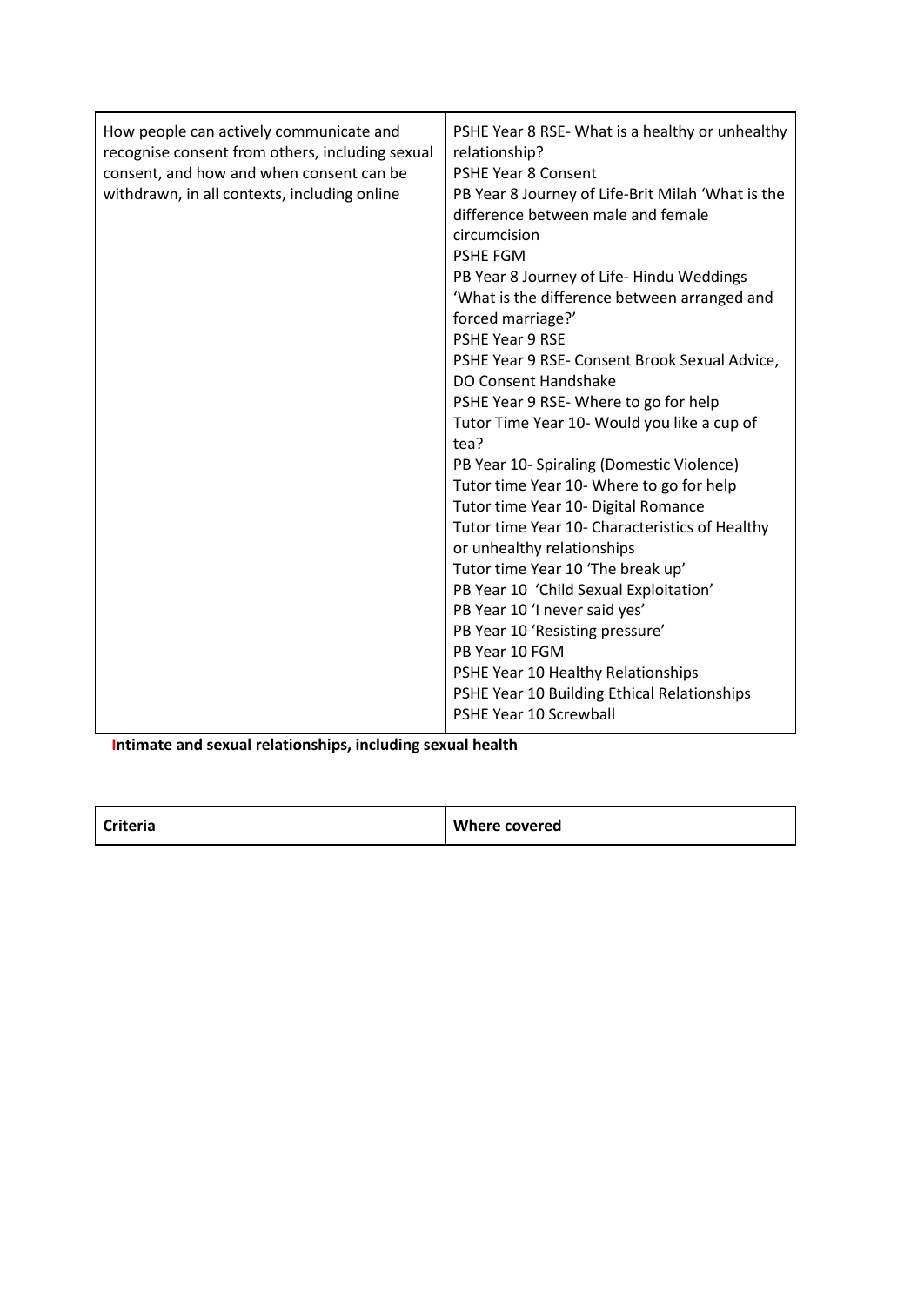| How to recognise the characteristics and<br>positive aspects of healthy one-to-one intimate<br>relationships, which include mutual respect,<br>consent, loyalty, trust, shared interests and<br>outlook, sex and friendship                                                                                           | PSHE Year 8 RSE-What is a healthy<br>relationship?<br>PSHE Year 8 RSE- Consent<br>PSHE Year 9 RSE- What is sex?<br>PSHE Year 9 RSE- What is good sex? Consent<br>Brook Sexual Advice, DO Consent Handshake<br>PSHE Year 9 RSE-Where to go for help<br>Tutor Time Year 10- Would you like a cup of<br>tea?<br>Tutor time Year 10- Where to go for help<br>Tutor time Year 10- Digital Romance<br>Tutor time Year 10- Characteristics of Healthy<br>or unhealthy relationships<br>Tutor time Year 10 'The break up'<br>PSHE Year 10 Screwball<br>PSHE Year 10 Building Ethical Relationships                                                                                                                                                                        |
|-----------------------------------------------------------------------------------------------------------------------------------------------------------------------------------------------------------------------------------------------------------------------------------------------------------------------|-------------------------------------------------------------------------------------------------------------------------------------------------------------------------------------------------------------------------------------------------------------------------------------------------------------------------------------------------------------------------------------------------------------------------------------------------------------------------------------------------------------------------------------------------------------------------------------------------------------------------------------------------------------------------------------------------------------------------------------------------------------------|
| That all aspects of health can be affected by<br>choices they make in sex and relationships,<br>positively or negatively, for example physical,<br>emotional, mental, sexual and reproductive<br>health, including fertility and the potential<br>impact of lifestyle on fertility for men and<br>women and menopause | PSHE Year 8 Pregnancy<br>PSHE Year 8 School Nurse Visit<br>PSHE Year 9 STI's<br>PSHE Year 11 STI's<br>PSHE Year 11 School Nurse Visit<br>PSHE Year 10 Fertility and reproductive health                                                                                                                                                                                                                                                                                                                                                                                                                                                                                                                                                                           |
| That there are a range of strategies for<br>identifying and managing sexual pressure,<br>including peer pressure, resisting pressure and<br>not pressurising others                                                                                                                                                   | Year 7 Citizenship Being Assertive<br>PSHE Year 8 RSE- What is a healthy or unhealthy<br>relationship?<br>PSHE Year 8 RSE- Consent<br><b>PSHE Year 9 RSE</b><br>PSHE Year 9 RSE- Consent Brook Sexual Advice,<br>DO Consent Handshake<br>PSHE Year 9 RSE-Where to go for help<br>Tutor Time Year 10- Would you like a cup of<br>tea?<br>PB Year 10- Spiraling (Domestic Violence)<br>Tutor time Year 10- Where to go for help<br>Tutor time Year 10- Digital Romance<br>Tutor time Year 10- Characteristics of Healthy<br>or unhealthy relationships<br>Tutor time Year 10 'The break up'<br>PSHE Year 10 'Child Sexual Exploitation'<br>PSHE Year 10 Screwball<br>PSHE Year 11 Building Ethical Relationships<br>Tutor Time Year 11 Personal Safety and Stalking |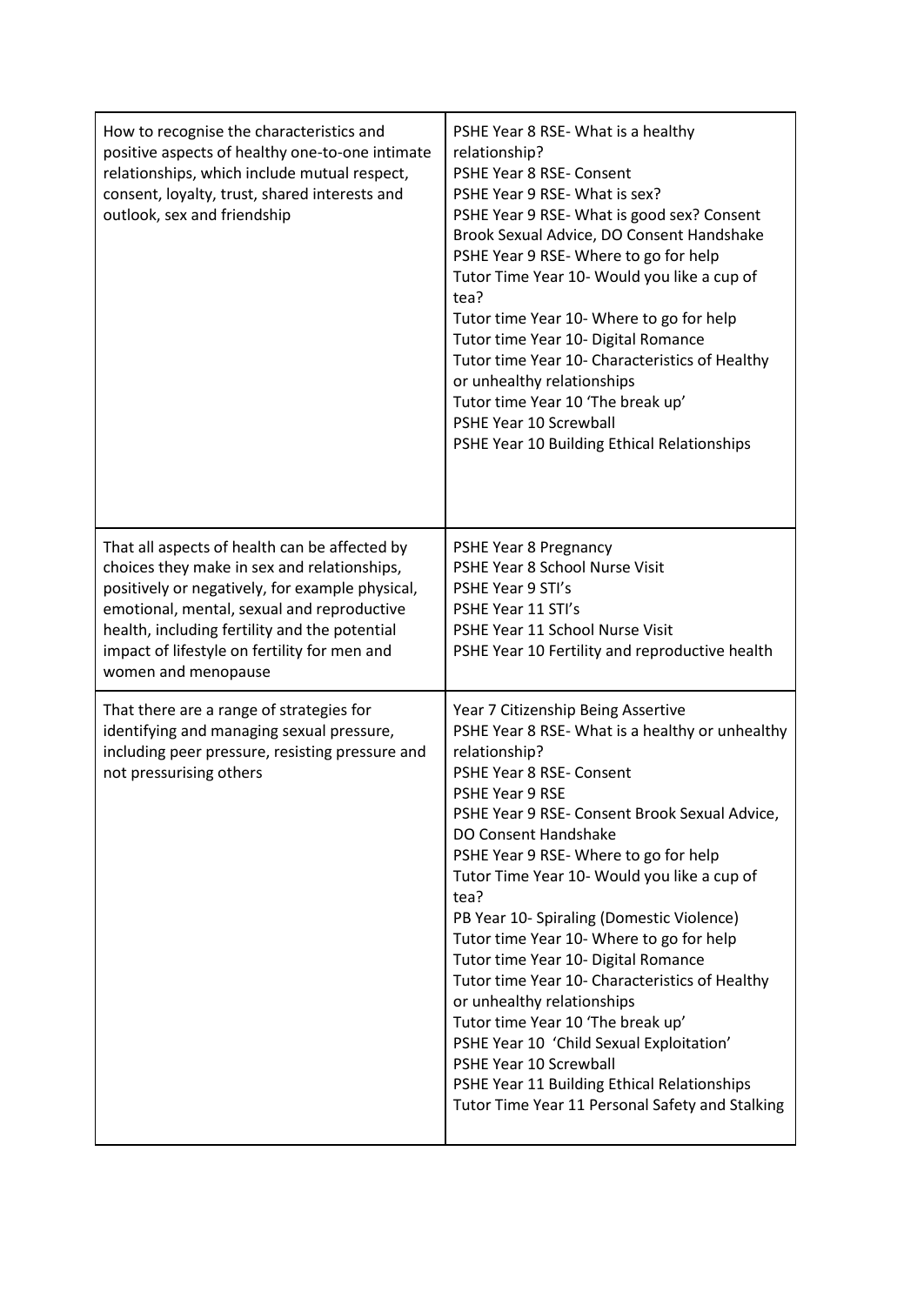| That they have a choice to delay sex or to enjoy<br>intimacy without sex                                                                                                                                                             | PSHE Year 8 RSE-What is a healthy or unhealthy<br>relationship?<br>PSHE Year 8 RSE- Consent<br>PSHE Year 9 RSE- What is sex?<br>PSHE Year 9 RSE- Consent Brook Sexual Advice,<br>DO Consent Handshake<br>PSHE Year 9 Safer Sex- Reasons to wait<br>PSHE Year 10 Sex and sexuality<br>PSHE Year 10 Screwball<br>PSHE Year 11 Building Ethical Relationships                                                    |
|--------------------------------------------------------------------------------------------------------------------------------------------------------------------------------------------------------------------------------------|---------------------------------------------------------------------------------------------------------------------------------------------------------------------------------------------------------------------------------------------------------------------------------------------------------------------------------------------------------------------------------------------------------------|
| The facts about the full range of contraceptive<br>choices, efficacy and options available                                                                                                                                           | PSHE Year 8 School Nurse Visit<br>PSHE Year 9 Safer Sex, including contraception<br>PSHE Year 11 Contraception<br>Year 11 School Nurse Visit<br>Tutor Time Year 11 Which Methods of<br>Contraception would suit different people?<br>Year 9 Where to go for help<br>Year 10 tutor time Where to go for help<br>Year 11 tutor time Where to go for help                                                        |
| The facts around pregnancy including<br>miscarriage                                                                                                                                                                                  | PSHE Year 8 Pregnancy<br>PSHE Year 9 Safer Sex<br>Year 10 Tutor Time Parenting<br>PSHE Year 11 Pregnancy and Parenthood<br>PSHE Year 10 Fertility and Reproductive Health                                                                                                                                                                                                                                     |
| That there are choices in relation to pregnancy<br>(with medically and legally accurate, impartial<br>information on all options, including keeping<br>the baby, adoption, abortion and where to get<br>further help)                | PSHE Year 9 RSE-Where to go for help<br>Tutor Time Year 10 RSE-Where to go for help<br>Tutor Time Year 11 RSE-Where to go for help<br>PSHE Year 8 Pregnancy<br>Year 10 Tutor Time Parenting<br>PSHE Year 11 Pregnancy and Parenthood<br>PSHE Year 10 Fertility and Reproductive Health<br>Year 11 PB-I'm pregnant, now what? What can<br>I think about to help me decide? Where can<br>they get further help? |
| How the different sexually transmitted<br>infections (STIs), including HIV and AIDs are<br>transmitted, how risk can be reduced through<br>safer sex (including through condom use) and<br>the importance of and facts about testing | PSHE Year 8 RSE School Nurse Visit<br>PSHE Year 9 RSE Safer Sex<br>PSHE Year 9 RSE STI's<br>PSHE Year 9 RSE HIV<br>Tutor Time Year 11 STI's<br>PSHE Year 11 STI's<br>PSHE Year 11 School Nurse Visit                                                                                                                                                                                                          |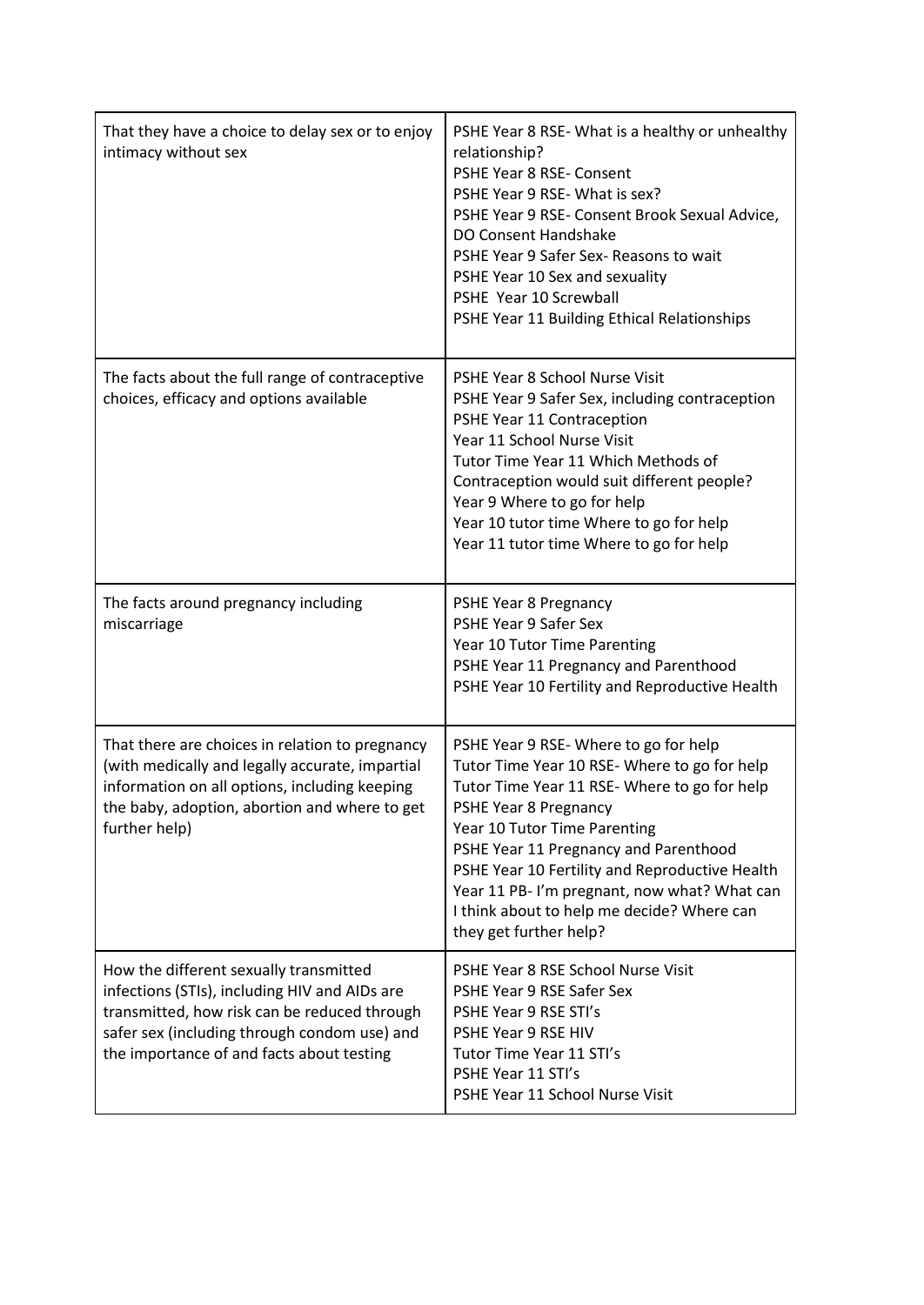| About the prevalence of some STIs, the impact<br>they can have on those who contract them and<br>key facts about treatment          | PSHE Year 8 RSE School Nurse Visit<br>PSHE Year 9 RSE Safer Sex<br>PSHE Year 9 RSE STI's<br><b>PSHE Year 9 RSE HIV</b><br>Tutor Time Year 11 STI's<br>PSHE Year 11 STI's<br>PB Year 11 School Nurse Visit                                                                                                                                                                                                                    |
|-------------------------------------------------------------------------------------------------------------------------------------|------------------------------------------------------------------------------------------------------------------------------------------------------------------------------------------------------------------------------------------------------------------------------------------------------------------------------------------------------------------------------------------------------------------------------|
| How the use of alcohol and drugs can lead to<br>risky sexual behaviour                                                              | PSHE Year 8 Drugs 'Binge Drinking'<br>PSHE Year 9 Drugs 'Alcohol'<br>PSHE Year 9 Drugs 'Alcohol and the law'<br>PSHE Year 10 Child Sexual Exploitation<br>PSHE Year 11 Alcohol and Drugs at Clubs,<br>festivals and parties                                                                                                                                                                                                  |
| How to get further advice, including how and<br>where to access confidential sexual and<br>reproductive health advice and treatment | PSHE Year 8 School Nurse Visit<br>PSHE Year 9 RSE-Where to go for help<br>Tutor Time Year 10 RSE-Where to go for help<br>Tutor Time Year 11 RSE-Where to go for help<br>PSHE Year 11 School Nurse Visit<br>In addition, we make frequent reference to the<br>question 'where could someone at this school<br>go for help if they were worried about<br>themselves or someone else' to signpost at the<br>end of every lesson |

#### **The Law**

| <b>Criteria</b>                       | Where covered                                                                                                                                                                      |
|---------------------------------------|------------------------------------------------------------------------------------------------------------------------------------------------------------------------------------|
| Marriage                              | PB Year 8 Journey of Life Scheme of Learning<br>Year 11 Marriage and the Family Scheme of<br>Learning                                                                              |
| Consent, including the age of consent | <b>PSHE Year 8 Consent</b><br><b>PSHE Year 9 Consent</b><br>PB Year 10 Consent<br>PB Year 10 Screwball<br>PB Year 10 I never said yes<br>Tutor Time 'Would you like a cup of tea?' |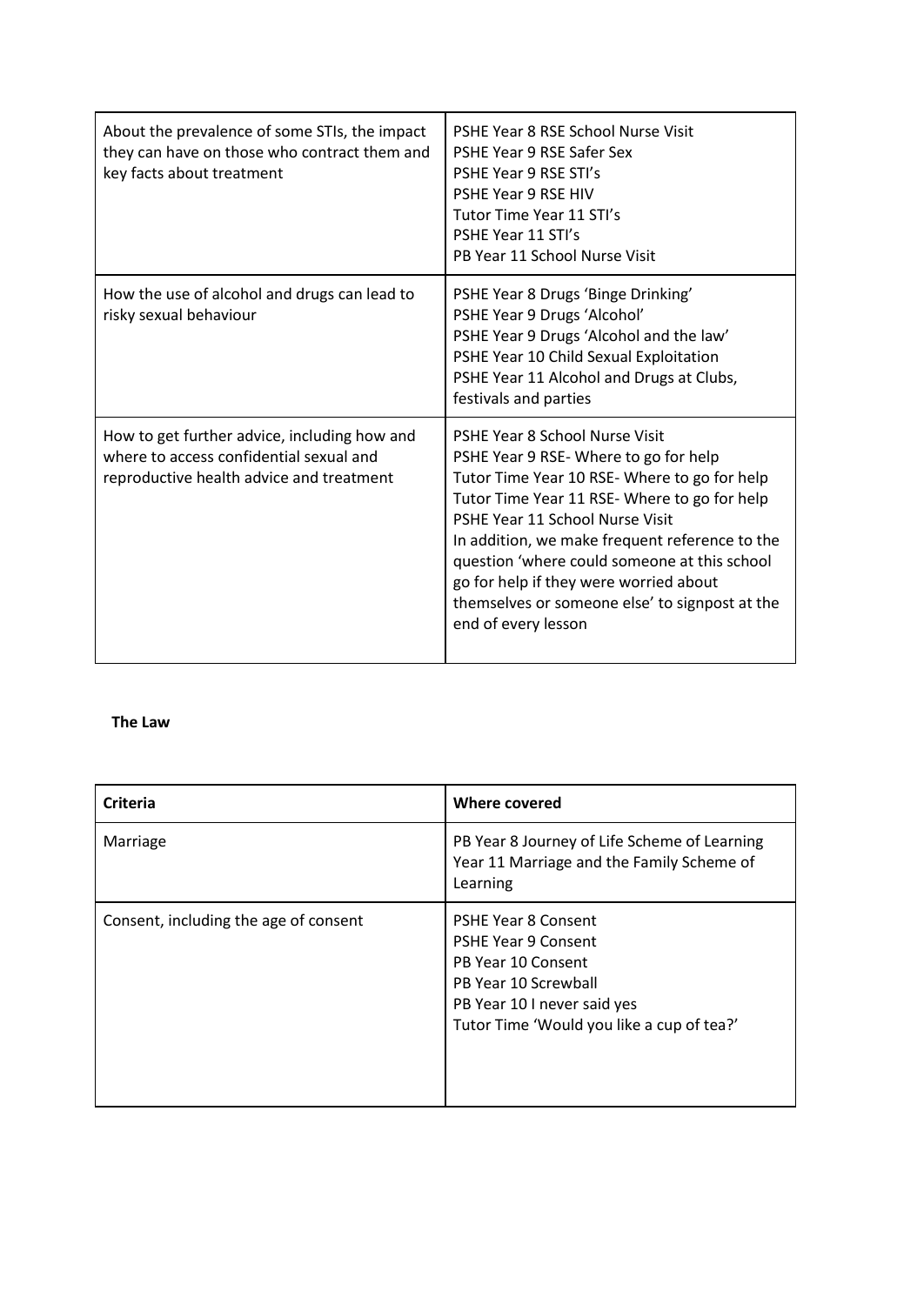| Violence against women and girls                                                                                                  | PSHE Year 8 RSE- What is a healthy or unhealthy<br>relationship?<br>PSHE Year 9 'Relationships I think'#<br><b>Tutor Time Year 10 Spiralling (Domestic</b><br>Violence)<br>PB Year 11 Gender Prejudice<br>PSHE Privilege, power and prejudice<br>Year 10 Forced Marriage and Honour based<br>violence, Stalking and Harassment                                                    |
|-----------------------------------------------------------------------------------------------------------------------------------|-----------------------------------------------------------------------------------------------------------------------------------------------------------------------------------------------------------------------------------------------------------------------------------------------------------------------------------------------------------------------------------|
| Online behaviours including image and<br>information sharing (including 'sexting', youth-<br>produced sexual imagery, nudes, etc) | PSHE Year 7 Staying Safe Online<br>PSHE Year 9 'The impact of the internet'<br>PSHE Year 9 'Sexting'<br>PSHE Year 10 Digital Romance, including online<br>sexual harassment<br>PSHE Year 11 Online Safety                                                                                                                                                                         |
| Pornography                                                                                                                       | PSHE Year 7 Staying Safe Online<br>PSHE Year 9 'The impact of the internet'<br><b>PSHE Year 9 'Sexting</b><br>PSHE Year 9 What is the danger of<br>pornography?'<br>PSHE Year 10 Digital Romance, including online<br>sexual harassment<br>PB Year 11 Planet Porn vs Planet Reality                                                                                               |
| Abortion                                                                                                                          | PSHE Year 9 RSE-Where to go for help<br>Tutor Time Year 10 RSE- Where to go for help<br>Tutor Time Year 11 RSE- Where to go for help<br>PSHE Year 11 School Nurse Visit<br>Year 11 PB Matters of Life and Death-I'm<br>pregnant, now what? What can I think about to<br>help me decide? Where can they get further<br>help?                                                       |
| Sexuality                                                                                                                         | PSHE/ PB Year 8 Celebrating Differences Day<br>$(LGBTQ+)$<br>PSHE Year 8 RSE LGBTQ+<br>PSHE Year 8 RSE Gender Stereotypes<br>PSHE Year 9 LGBTQ+ and HBT bullying<br>PB Year 9 Prejudice and Discrimination Identity,<br>Perception, Stereotype, Prejudice,<br>Discrimination<br>PB Year 9 Prejudice and Discrimination<br>Homosexuality<br>PB Year 9 Prejudice and Discrimination |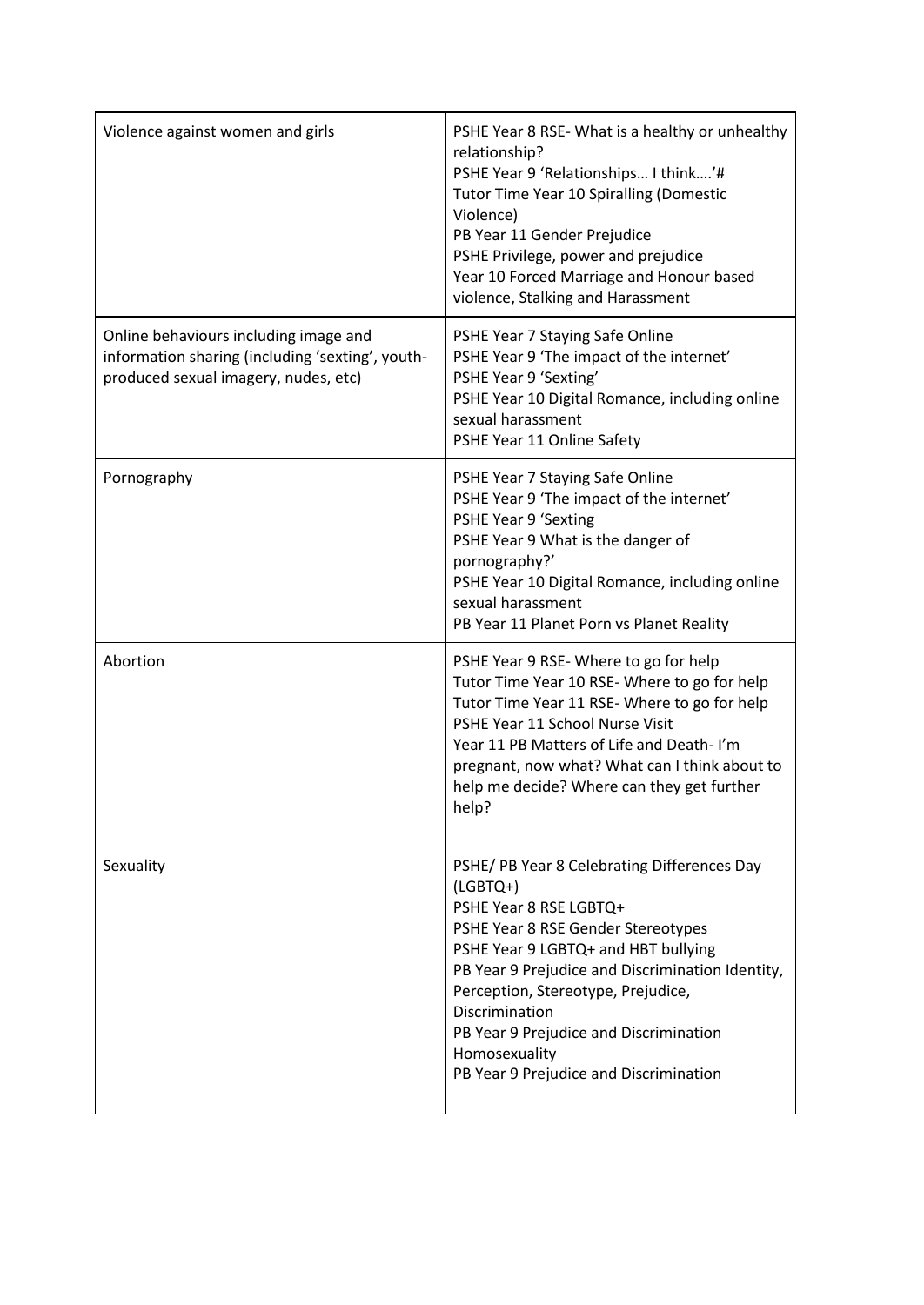| Gender identity                                                                                        | PSHE Year 8 Celebrating Differences Day<br><b>PSHE Year 9 LGBT</b><br>PSHE Year 9 HBT Bullying                                                                                                                                                                                      |
|--------------------------------------------------------------------------------------------------------|-------------------------------------------------------------------------------------------------------------------------------------------------------------------------------------------------------------------------------------------------------------------------------------|
| Substance misuse                                                                                       | PSHE Year 7 Drugs Scheme of Learning<br>PSHE Year 8 Drugs Scheme of Learning<br>PSHE Year 9 Drugs Scheme of Learning<br>PB Year 10 Alcohol and Drugs<br>Tutor Time Year 10 What is addiction?<br><b>Tutor Time Year 10 NPS</b><br>Tutor Time Year 11 Psychosis                      |
| Violence and exploitation by gangs                                                                     | PSHE Year 9 County Lines<br>PB Year 10 Crime and Punishment County Lines<br>PB Year 10 Knife Crime                                                                                                                                                                                  |
| <b>Extremism and radicalisation</b>                                                                    | PB Year 9 Prejudice and Discrimination Scheme<br>of Learning, What is the difference between<br>moderate and radical Islam? What is<br>radicalisation? Terrorism. Islamophobia.<br>Tutor Time Year 11: Extremism, where is the<br>line?<br>PSHE Year 9 Radicalisation and extremism |
| Criminal exploitation (for example, through<br>gang involvement or 'county lines' drugs<br>operations) | PSHE Year 9 County Lines<br>PB Year 10 Crime and Punishment County Lines<br>PSHE Year 10 Knife Crime<br>PSHE Year 9 Knife Crime                                                                                                                                                     |
| Hate crime                                                                                             | PSHE/ PB Year 8 Celebrating Differences Day<br>Assembly from the charity SARI on Hate Crime<br>PB Year 9 Prejudice and Discrimination Scheme<br>of Learning                                                                                                                         |
| Female Genital Mutilation (FGM)                                                                        | Year 8 Journey of Life 'Brit Milah', What is the<br>difference between male and female<br>circumcision<br>PSHE Year 8 FGM<br>PB Year 10 What is FGM?                                                                                                                                |

## **Physical Health and Mental Wellbeing**

| <b>Criteria</b> | <b>Where covered</b> |
|-----------------|----------------------|
|-----------------|----------------------|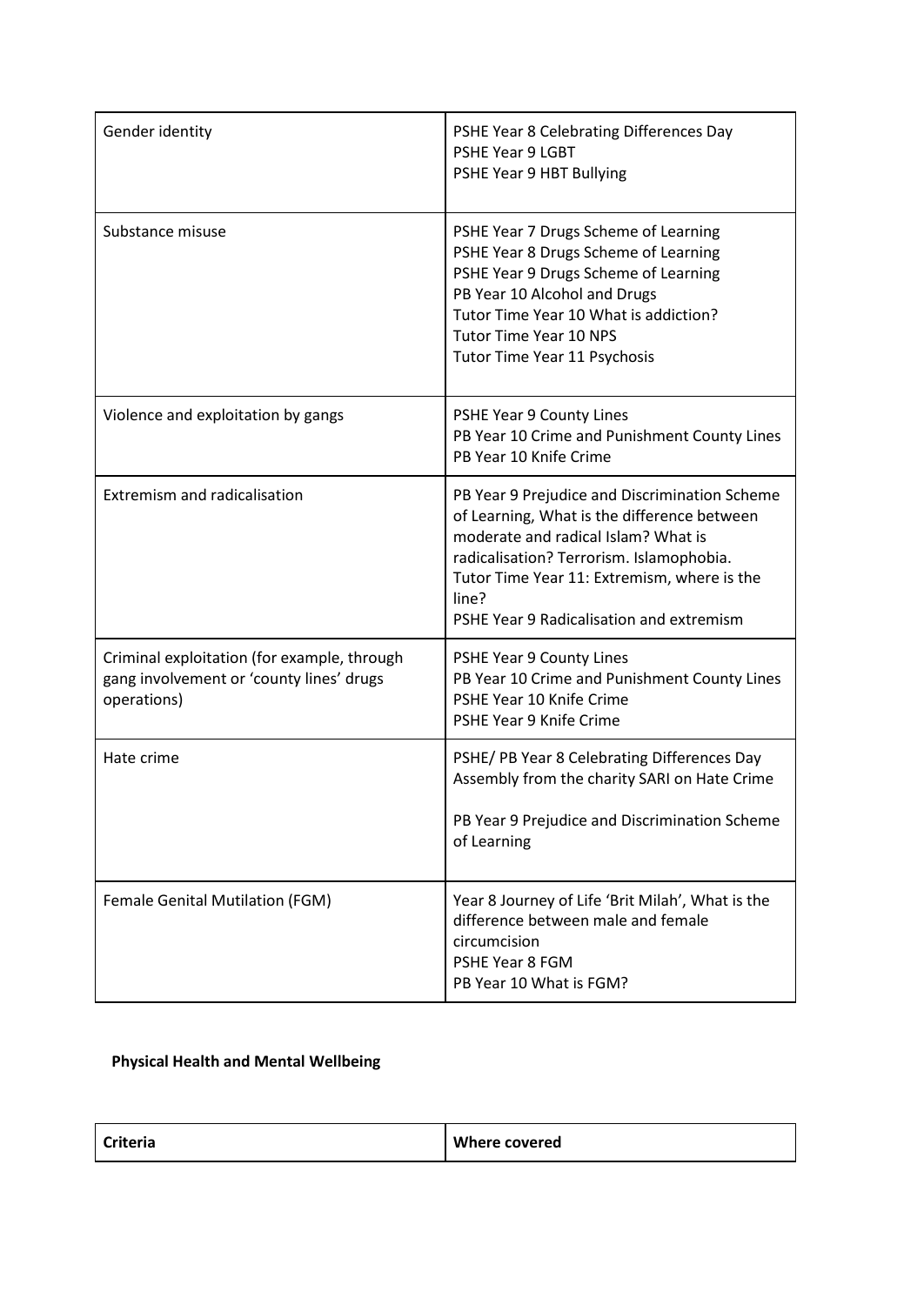| Mental Wellbeing: How to talk about their<br>emotions accurately and sensitively, using<br>appropriate vocabulary, that happiness is linked<br>to being connected to others, how to recognise<br>the early signs of mental wellbeing concerns,<br>common types of mental ill health (e.g. anxiety<br>and depression), how to critically evaluate<br>when something they do or are involved in has<br>a positive or negative effect on their own or<br>others' mental health, the benefits and<br>importance of physical exercise, time outdoors,<br>community participation and voluntary and<br>service-based activities on mental wellbeing<br>and happiness                                                                                                                                          | <b>PSHE Year 7 Managing Emotions</b><br>PSHE Year 7 Mood Swings<br>PSHE Year 7 Surviving Puberty<br><b>Celebrating Differences Day (Mindfullness</b><br>mandalas, Celebrating Emotions)<br>PSHE Year 9 Mental Health Scheme of Learning<br>(Emotional Wellbeing, Depression, Self Harm,<br>Emotions, Stress, 5 Ways to wellbeing including<br>being active, Putting the Men in Mental Health,<br>Body Image)<br>PB Year 10 Stress Management, Body Image<br>PSHE Year 7 The Importance of Exercise                                                                                                      |
|---------------------------------------------------------------------------------------------------------------------------------------------------------------------------------------------------------------------------------------------------------------------------------------------------------------------------------------------------------------------------------------------------------------------------------------------------------------------------------------------------------------------------------------------------------------------------------------------------------------------------------------------------------------------------------------------------------------------------------------------------------------------------------------------------------|---------------------------------------------------------------------------------------------------------------------------------------------------------------------------------------------------------------------------------------------------------------------------------------------------------------------------------------------------------------------------------------------------------------------------------------------------------------------------------------------------------------------------------------------------------------------------------------------------------|
| Internet Safety and harms: The similarities and<br>differences between the online world and the<br>physical world, including: the impact of<br>unhealthy or obsessive comparison with others<br>online (including through setting unrealistic<br>expectations for body image), how people may<br>curate a specific image of their life online, over-<br>reliance on online relationships including social<br>media, the risks related to online gambling<br>including the accumulation of debt, how<br>advertising and information is targeted at them<br>and how to be a discerning consumer of<br>information online, how to identify harmful<br>behaviours online (including bullying, abuse or<br>harassment) and how to report, or find support,<br>if they have been affected by those behaviours | PSHE Year 7 Citizenship- Bullying<br>PSHE Year 7 Citizenship- Cyberbullying<br>PSHE Year 7 Citizenship- Friendship<br>PSHE Year 7 Staying Safe Online<br>PSHE Year 9 Mental Health Scheme of Learning<br>(Emotional Wellbeing, Depression, Self Harm,<br>Emotions, Stress, 5 Ways to wellbeing including<br>being active, Putting the Men in Mental Health,<br>Body Image)<br>PSHE Year 9 'The impact of the internet'<br>PSHE Year 9 'Sexting'<br>PSHE Year 10 Digital Romance, including online<br>sexual harassment<br>PSHE Year 11 Cyber Safety and Online Fraud<br>PSHE Year 11 Digital Footprints |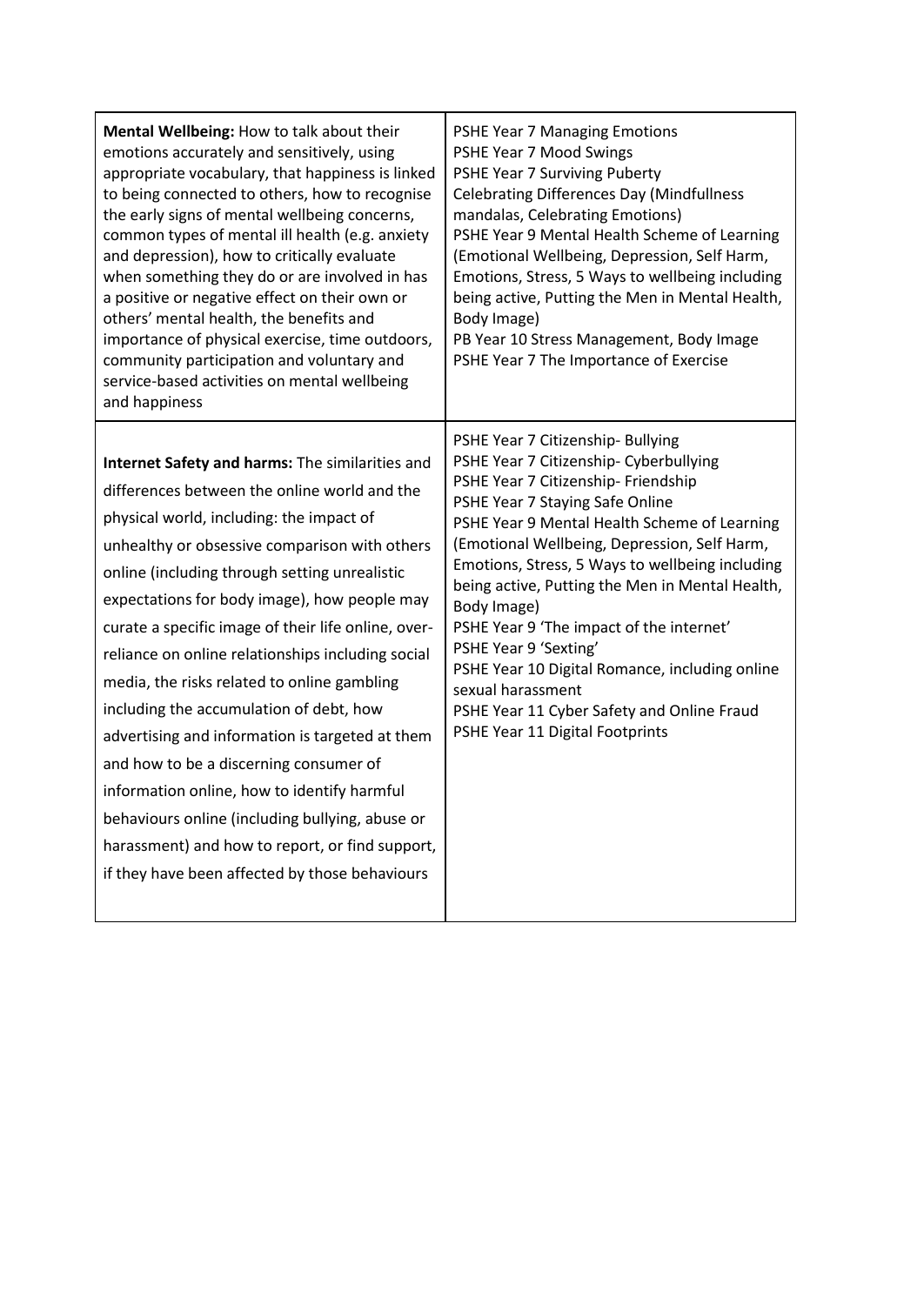| Physical Health and fitness: the positive<br>associations between physical activity and<br>promotion of mental wellbeing, including as an<br>approach to combat stress, the characteristics<br>and evidence of what constitutes a healthy<br>lifestyle, maintaining a healthy weight, including<br>the links between an inactive lifestyle and ill<br>health, including cancer and cardio-vascular ill-<br>health, about the science relating to blood,<br>organ and stem cell donation                                                                                                                                                                                                                                                                                                                                        | PSHE Year 7 Healthy Lifestyles<br>PSHE Year 7 Managing Emotions<br>PSHE Year 7 Mood Swings<br>PSHE Year 7 Puberty<br><b>Celebrating Differences Day (Mindfullness</b><br>mandalas, Celebrating Emotions)<br>PSHE Year 9 Mental Health Scheme of Learning<br>(Emotional Wellbeing, Depression, Self Harm,<br>Emotions, Stress, 5 Ways to wellbeing including<br>being active, Putting the Men in Mental Health,<br>Body Image)<br>PB Year 10 Stress Management, Body Image<br>PSHE Year 7 The Importance of Exercise,<br>including the links between an inactive lifestyle<br>and ill health. |
|--------------------------------------------------------------------------------------------------------------------------------------------------------------------------------------------------------------------------------------------------------------------------------------------------------------------------------------------------------------------------------------------------------------------------------------------------------------------------------------------------------------------------------------------------------------------------------------------------------------------------------------------------------------------------------------------------------------------------------------------------------------------------------------------------------------------------------|----------------------------------------------------------------------------------------------------------------------------------------------------------------------------------------------------------------------------------------------------------------------------------------------------------------------------------------------------------------------------------------------------------------------------------------------------------------------------------------------------------------------------------------------------------------------------------------------|
| Drugs, alcohol and tobacco: the facts about<br>legal and illegal drugs and their associated risks,<br>including the link between drug use, and the<br>associated risks, including the link to serious<br>mental health conditions, the law relating to<br>the supply and possession of illegal substances,<br>the physical and psychological risks associated<br>with alcohol consumption and what constitutes<br>low risk alcohol consumption in adulthood, the<br>physical and psychological consequences of<br>addiction, including alcohol dependency,<br>awareness of the dangers of drugs which are<br>prescribed but still present serious health risks,<br>the facts about the harms from smoking<br>tobacco (particularly the link to lung cancer),<br>the benefits of quitting and how to access<br>support to do so | PSHE Year 7 Drugs Scheme of Learning<br>PSHE Year 8 Drugs Scheme of Learning<br>PSHE Year 9 Drugs Scheme of Learning<br>PB Year 10 Crime and Punishment, Drugs,<br><b>Alcohol and Smoking</b><br>Tutor Time Year 10 Alcohol<br><b>Tutor Time Year 10 Drugs</b><br>Tutor Time Year 11 Psychosis<br>PSHE Year 9 Where to go for help<br>Tutor Time Year 10 Where to go for help<br>Tutor Time Year 11 Where to go for help<br>PSHE Drugs and alcohol at festivals and parties                                                                                                                  |